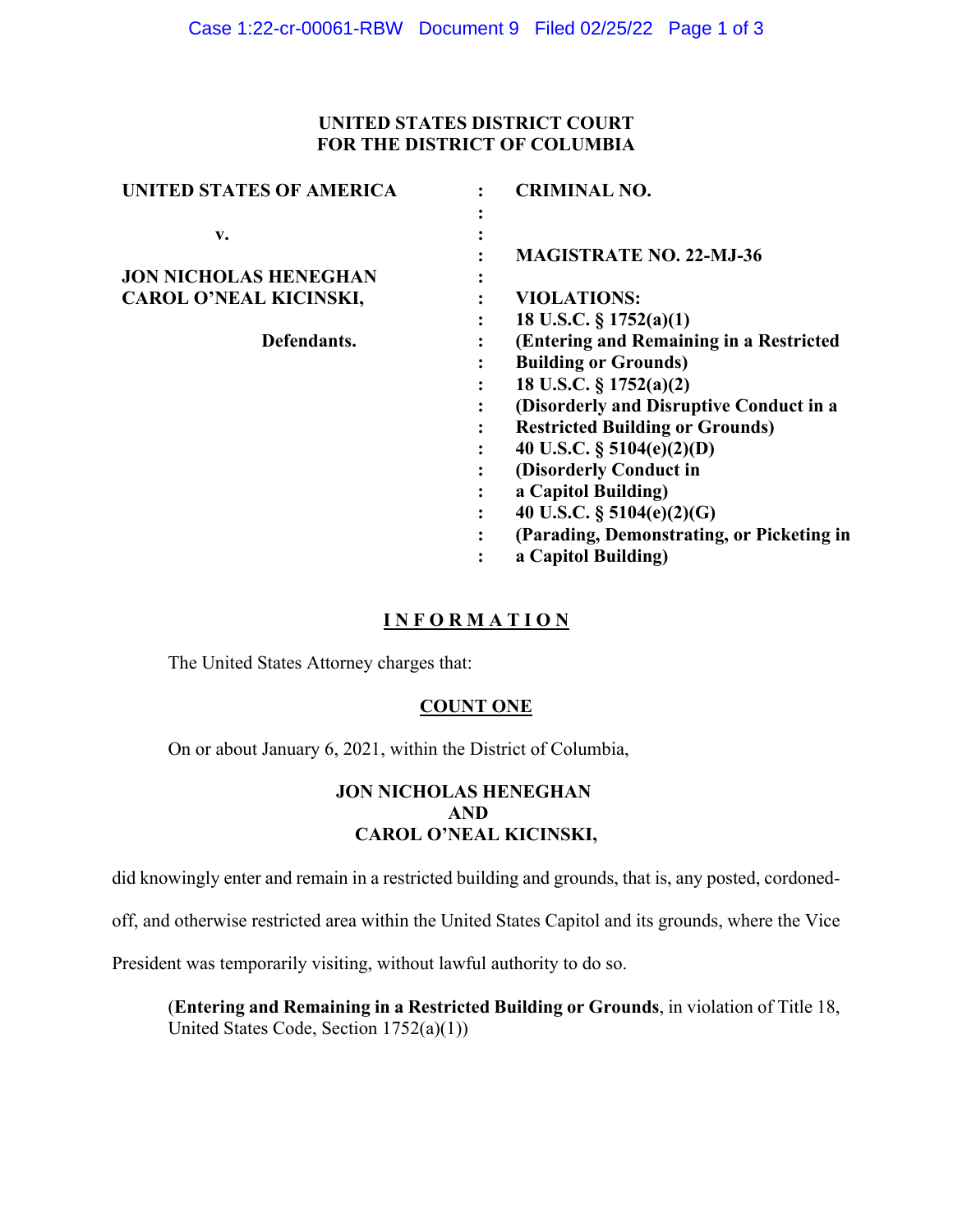#### **COUNT TWO**

On or about January 6, 2021, within the District of Columbia,

# **JON NICHOLAS HENEGHAN AND CAROL O'NEAL KICINSKI,**

did knowingly, and with intent to impede and disrupt the orderly conduct of Government business and official functions, engage in disorderly and disruptive conduct in and within such proximity to, a restricted building and grounds, that is, any posted, cordoned-off, and otherwise restricted area within the United States Capitol and its grounds, where the Vice President was temporarily visiting, when and so that such conduct did in fact impede and disrupt the orderly conduct of Government business and official functions.

(**Disorderly and Disruptive Conduct in a Restricted Building or Grounds**, in violation of Title 18, United States Code, Section 1752(a)(2))

#### **COUNT THREE**

On or about January 6, 2021, within the District of Columbia,

## **JON NICHOLAS HENEGHAN AND CAROL O'NEAL KICINSKI,**

willfully and knowingly engaged in disorderly and disruptive conduct within the United States Capitol Grounds and in any of the Capitol Buildings with the intent to impede, disrupt, and disturb the orderly conduct of a session of Congress and either House of Congress, and the orderly conduct in that building of a hearing before or any deliberation of, a committee of Congress or either House of Congress.

(**Disorderly Conduct in a Capitol Building**, in violation of Title 40, United States Code, Section  $5104(e)(2)(D)$ )